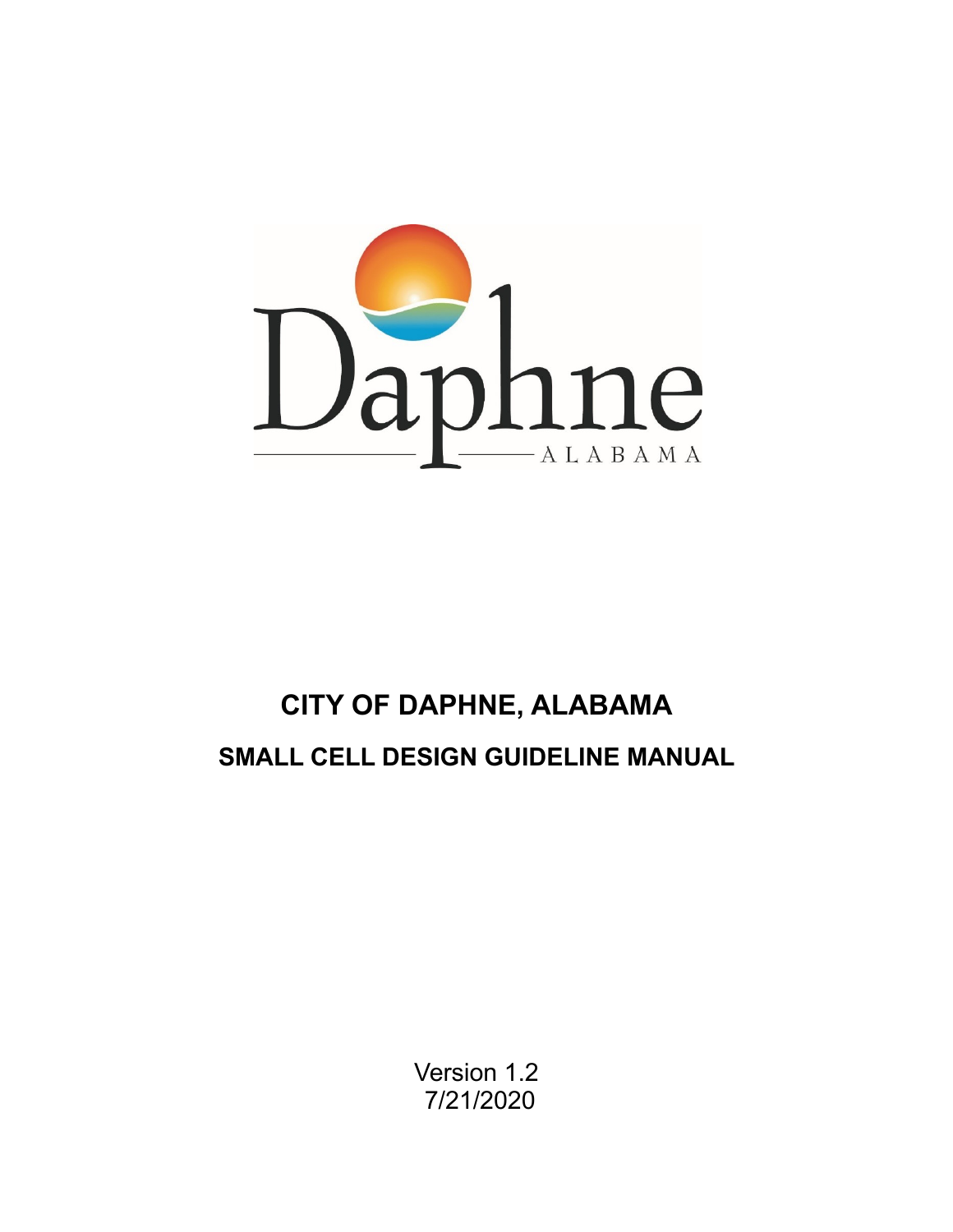# **INTRODUCTION:**

This detailed Small Cell Design Guidelines Manual (this "Manual") is created to provide objective, technically feasible criteria applied in a non-discriminatory manner that reasonably match the aesthetics and character of the immediate area regarding all of the following, which the City shall consider in reviewing an application:

- (a) The location of any ground-mounted small cell facilities;
- (b) The location of a small cell facility on a wireless support structure;
- (c) The appearance and concealment of small cell facilities, including those relating to materials used for arranging, screening, and landscaping;
- (d) The design and appearance of a wireless support structure including any height requirements adopted in accordance with this Manual.

These Small Cell Design Guidelines apply to public rights-of-way ("ROW") and do not restrict the City's right to regulate small cell facilities or wireless support structures in non-right-of-way City-owned property.

A Wireless facilities project permit granted under the Daphne Right-of-Way Ordinance shall not convey any right, title, or interest in the ROW, but shall be deemed a permit only to use and occupy the public ways for the limited purpose and terms stated in the permit.

The provisions in this Manual shall not limit or prohibit the City's discretion to promulgate and make publicly available other information, materials or requirements in addition to, and separate from, the Small Cell Design Guidelines Manual which do not conflict with state or federal law.

# **(A) General Design Guidelines**

(1) All small cell wireless communications facilities shall comply with the United States Department of Transportation Manual on Uniform Traffic Control Devices (MUTCD), the Alabama Department of Transportation Manual of Uniform Traffic Control Device (OMUTCD, the National Electric Code (NEC), all City of Daphne Codes, and any other applicable local, state, and federal rules and regulations.

(2) Utility Underground Required. All service lines to the proposed small cell facility shall be underground if all other utilities in the immediate area are also underground.

(3) Power and Fiber Optic Supply.

(a) Independent Power Source Required. Small cell facilities located on City-owned support structures may not use the same power source providing power for the existing facilities original to the purposes of the support structure. Independent power source must be contained within a separate conduit on the existing support structure.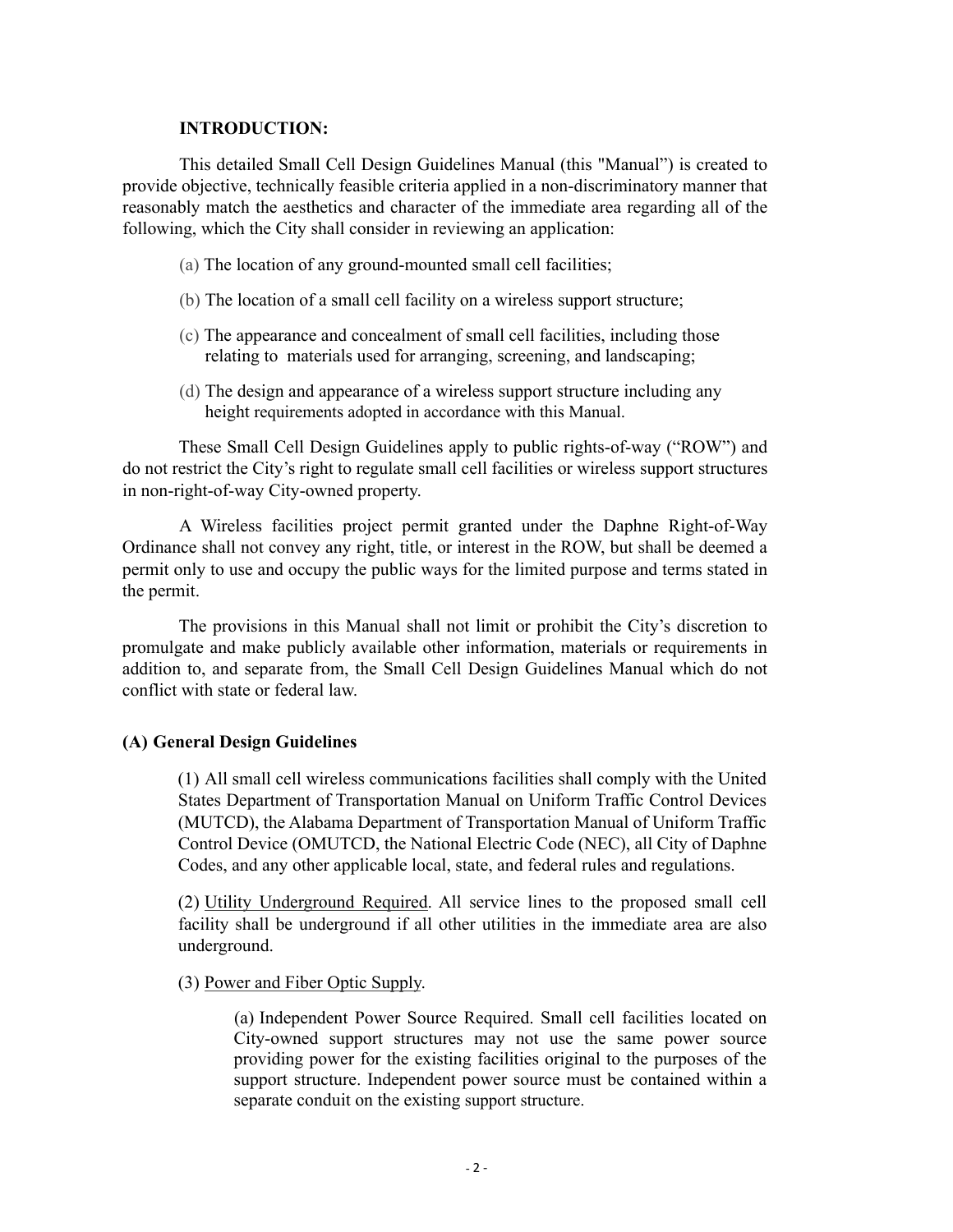(b) Applicant shall coordinate, establish, maintain and pay for all power and communication connections with private utilities.

(4) Wiring, Cables and Conduit Requirements.

(a) In steel support structures, all wiring and cables must be housed within the structure pole and extended vertically within a flexible conduit. In nonsteel support structures, all wiring and cables must be appropriately protected in their entirety.

(b) Above ground wires, cables, connections and conduits are prohibited, except as specified in this Manual based on the wireless support structure.

(c) Spools and/or coils of excess fiber optic or coaxial cables or any other wires shall not be stored on the pole except completely within the approved enclosures or cabinets.

(5) Lighting. Lighting associated with small cell facilities is prohibited. Any internal lights associated with electronic equipment must be shielded from public view, unless the light is installed as part of a new pole conforming to the City of Daphne Requirements.

(6) Signage. Signage is prohibited on all small cell facilities and wireless support structures, including stickers, logos, and other non-essential graphics and information unless required by the FCC.

(7) Work Permits. All operators must require the appropriate ROW permit by the City for any activity described in the Daphne ROW Ordinance.

# **(B) Existing Wireless Support Structures**

(1) Collocation encouraged. The collocation of wireless facilities on existing support structures is strongly encouraged as a means to minimize the extent of intrusion of redundant support structures within the ROW.

(2) Structural Integrity of Existing Support Structures.

(a) The City shall not authorize any attachments to City-owned infrastructure that negatively impacts the structural integrity of said support structure.

(b) The City may condition approval of the collocation on replacement or modification of the wireless support structure at the operator's cost if the City determines that replacement or modification is necessary for compliance with the City's written construction and/or safety standards. A replacement or modification of the wireless support structure shall conform to the applicable design guideline(s) and the City's applicable specifications for the type of structure being replaced. The City may retain ownership of a replacement wireless support structure.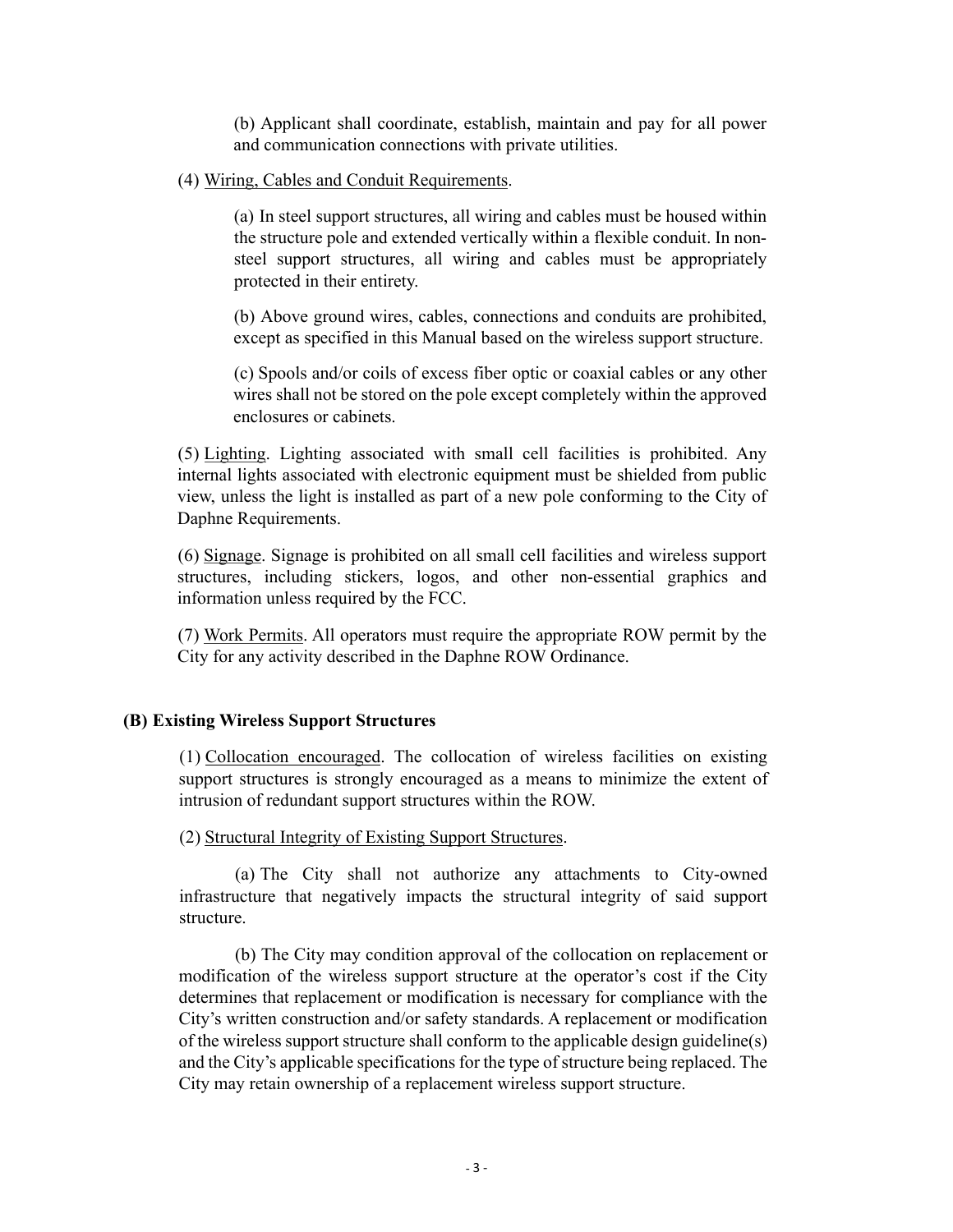(3) Maximum Permitted Height. For an existing wireless support structure, the antenna and any associated shroud or concealment material are permitted to be collocated at the top of the existing wireless support structure and shall not increase the height of the existing wireless support structure by more than five feet, unless otherwise specified in this Manual based on the specific context and characteristics of the wireless support structure.

(4) Right to reserve space on wireless support structure or pole. The City may reserve space for future public safety or transportation uses in the ROW or on a wireless support structure or pole owned by the City in a documented and approved plan in place at the time an application is filed.

(a) A reservation of space shall not preclude placement of a pole or collocation of a small cell facility.

(b) If replacement of the City's pole or wireless support structure is necessary to accommodate the collocation of the small cell facility and the future use, the operator shall pay for the replacement of the pole or wireless support structure, and the replaced pole or wireless support structure must accommodate the future use.

#### **(C) New Wireless Support Structures/Poles**

(1) Location

(a) Required Setbacks.

(1) The centerline of new support structures shall be installed in alignment with existing street trees and other poles along the same ROW when possible.

(2) In no case shall a new support structure be located less than two feet from any of the road-way/face of curb, sidewalk, or shared use path as measured to the nearest part of the support structure.

(3) New support structures shall be located a minimum of six feet from any permanent object, structure or existing lawful encroachment into the right of way.

(b) Fall Zones. Fall-Zone requirements for wireless support structures shall be consistent with the requirements for other structures of similar types and height within the ROW.

(c) Required Spacing. Collocation is strongly encouraged. If not feasible, a minimum of 200 linear feet between small cell facilities or wireless support structures is required.

(d) No wireless support structures/poles are allowed to be placed in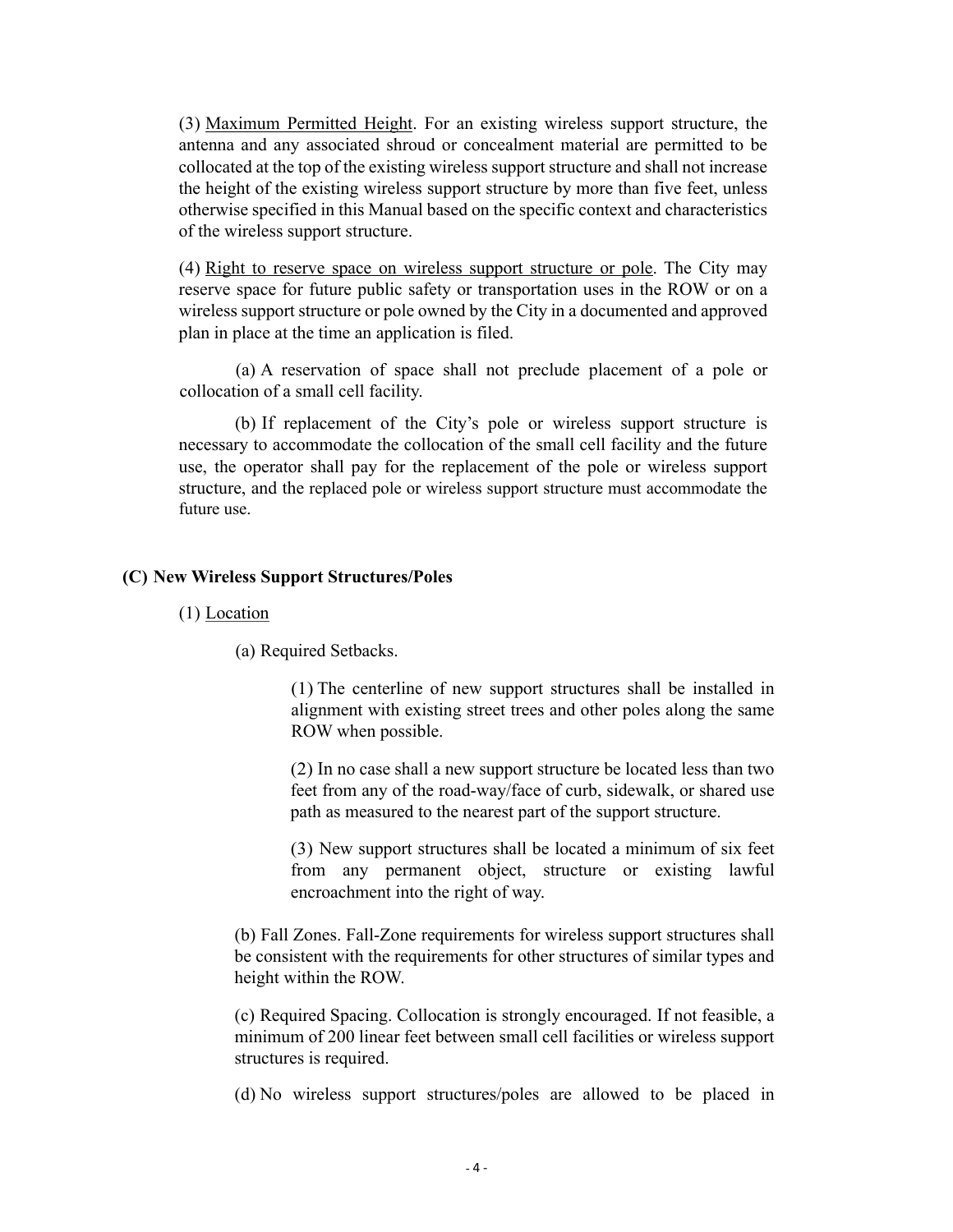pathways or sidewalks.

(e) Wireless support structures/poles are prohibited in corridors where the City has invested and relocated utilities underground, unless (1) the structures substantially match the character of corridors where utilities have been located underground, or (2) attachments are permitted to light poles or traffic signals in the area.

### (2) Maximum Permitted Height

(a) For a new wireless support structure in a business or industrial zone, the overall height of the wireless support structure and any collocated antennas shall not be more than fifty feet in height above established grade measured at the base of the wireless support structure.

(b) The City shall limit the maximum permissible height of wireless support structures in residential zones to not more than forty feet in height above established grade measured at the base of the structure.

#### (3) Design Requirements

(a) Shape and Dimensions. All new wireless support structures shall be constructed of solid hot-dipped galvanized steel, be round in shape with the pole shaft tempered in diameter from the base to the top with a maximum of twelve (12) inches at the base. All structures shall be painted per section  $C(3)(d)$ .

(b) Transformer Base. All new wireless support structures shall include a one- piece cast aluminum allow transformer base in a breakaway design, consistent with engineering standards subject to the City's review and approval.

(c) Foundation/Footer.

(1) All new wireless support structures must be supported with a reinforced concrete foundation and footer designed, stamped, sealed and signed by a professional engineer licensed and registered in the State of Alabama, and subject to the City's review and approval.

(2) Anchor bolts must be constructed from steel (high strength) per **ATSM** A36, threaded (J-Type/L-Type), hot dip galvanized steel per ODOT CM Item No. 711.02, and in a strength and diameter, stamped, sealed and signed by a professional engineer licensed and registered in the State of Alabama, and subject to the City's review and approval.

(3) All anchor bolts must be concealed from public view with an appropriate pole boot or cover, powder coated to match the pole.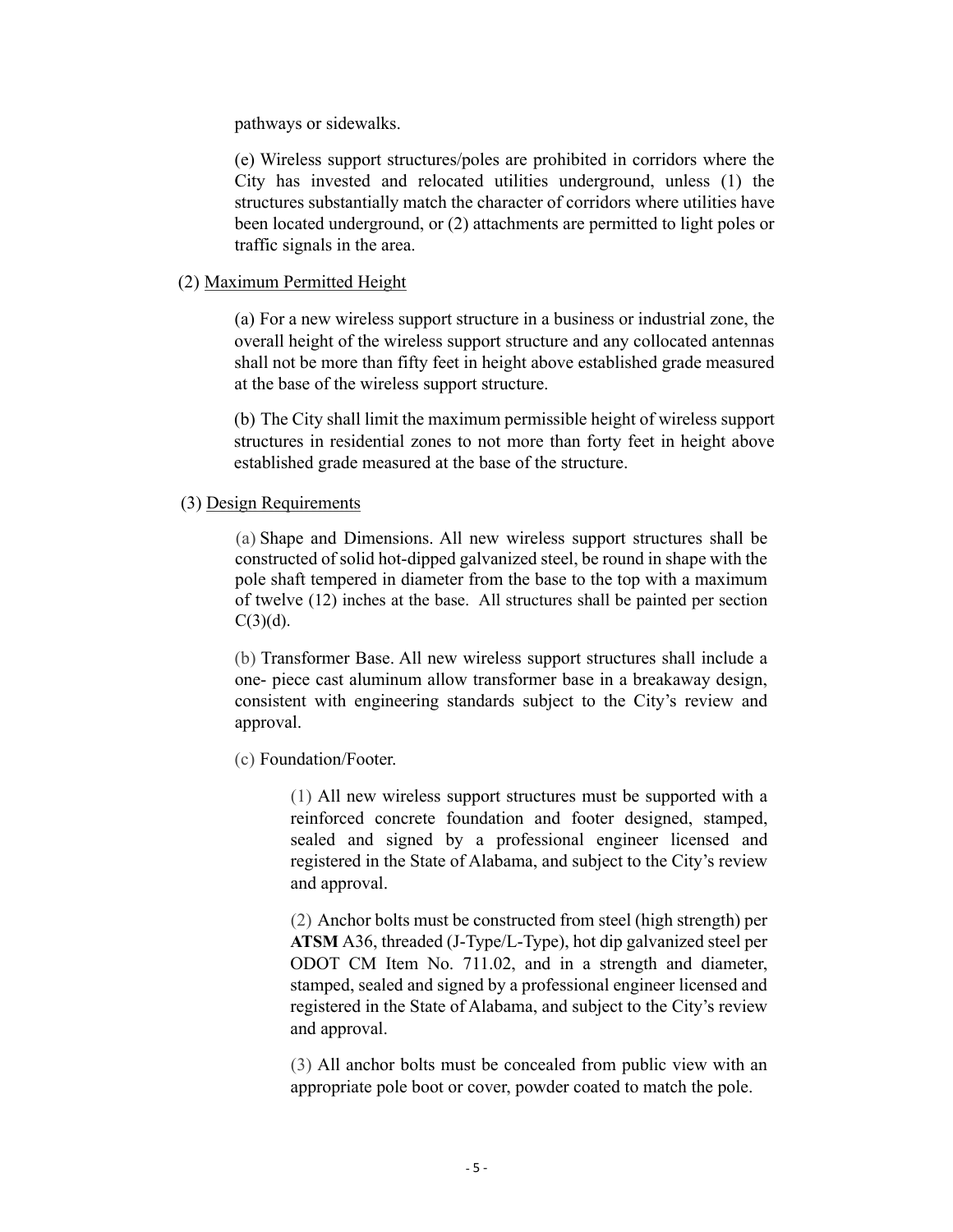(d) Color. New wireless support structures, including the breakaway transformer base, shall have a powder coated finish from the approved colors such as dark brown, gray, or black consistent with the color of other poles in the immediate vicinity.

(4) City directed alternate location for wireless support structures. The City may propose an alternate location to any proposed location of a new wireless support structure, subject to the following:

(a) That the alternate location is within one hundred feet of the proposed location or within a distance that is equivalent to the width of the ROW in or on which the new wireless support structure is proposed, whichever is greater; and

(b) The operator shall use the alternate location if it has the right to do so on reasonable terms and conditions and the alternate location does not impose technical limits or additional costs.

(5) Waiver to City directed alternate wireless support structure location or undergrounding requirements.

(a) Small cell operators may seek a waiver from the City of the undergrounding or alternative location requirements for the placement of a new wireless support structure to support small cell facilities if the operator is unable to achieve its service objective using a small cell facility under the following circumstances:

> 1. From a location in the ROW where the prohibition does not apply;

2. In a utility easement the operator has the right to access; or

3. In or on other suitable locations or structures made available by the City at reasonable rates, fees, and terms that are consistent with FCC rates, fees, and terms.

(b) The City shall process waivers in a reasonable and nondiscriminatory manner that does not have the effect of prohibiting the provision of wireless service.

#### **(D) Antenna.**

(1) Location. All antenna to be installed on new or existing wireless support structures shall be mounted to the top of the wireless support structure and aligned with the centerline of the wireless support structure, unless otherwise agreed to by the City based on the specific context and characteristics of the wireless support structure.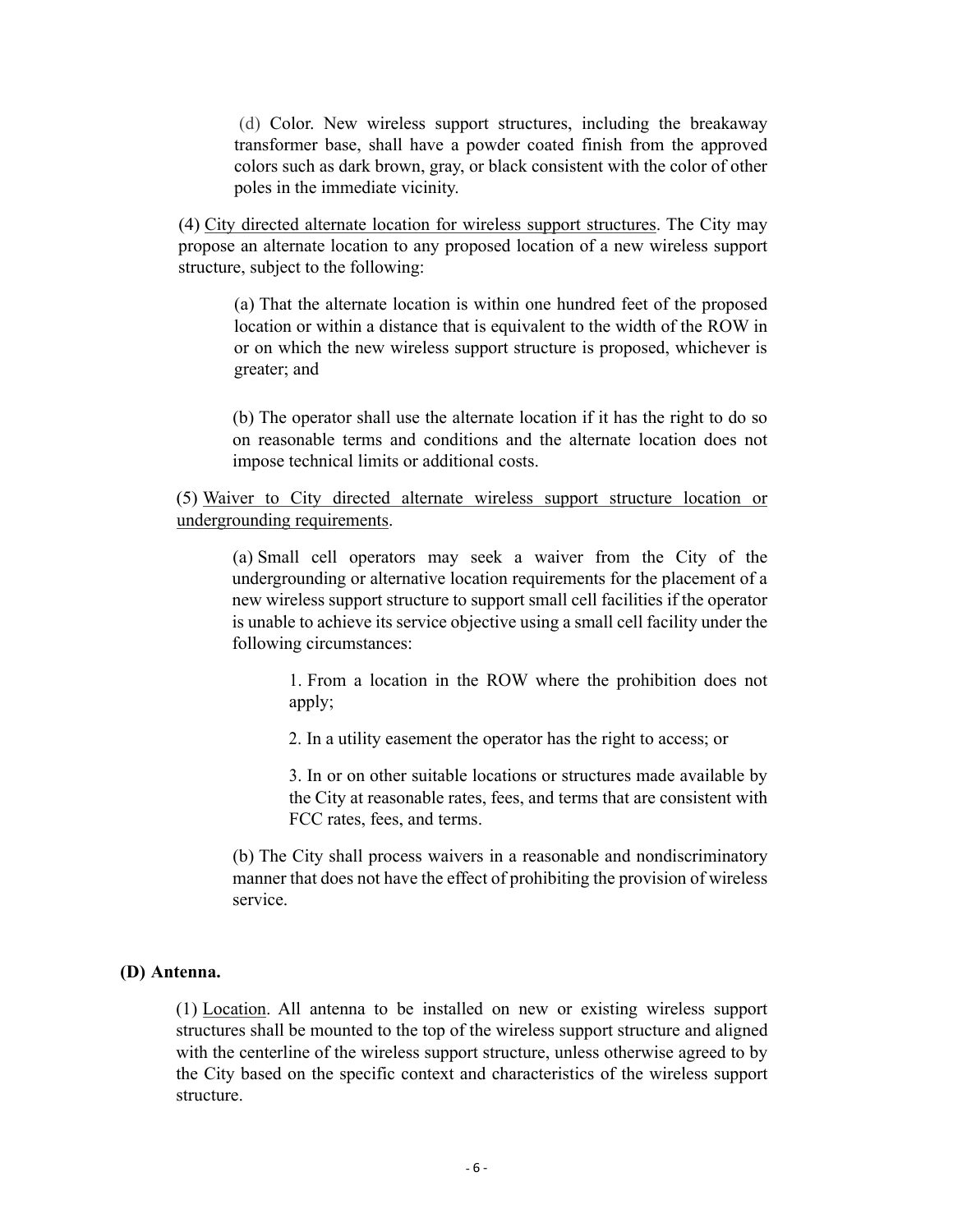(2) Size. Each antenna shall be located entirely within an enclosure of not more than six cubic feet in volume or, in the case of an antenna that has exposed elements, the antenna and all of its exposed elements could fit within an enclosure of not more than six cubic feet in volume.

(3) Design.

(a) Shape. Antennas shall be cylindrical in shape, or completely housed within a cylindrical enclosure or radome.

(b) Color. Exposed antennas and antenna enclosures shall match the color specifications of the wireless support structure.

# **(E) Small Cell Facilities Installed on Wireless Support Structures**

(1) Size. Exclusive of the antenna, all wireless equipment associated with the facility shall not cumulatively exceed twenty-eight cubic feet in volume. The calculation of equipment volume shall not include electric meters, concealment elements, telecommunications demarcation boxes, grounding equipment, power transfer switches, cut-off switches, and vertical cable runs for the connection of power and other services.

(2) Equipment Enclosures Required. All small cell facilities mounted to wireless support structures or located on the ground shall be fully contained within enclosures or cabinets.

(3) Required Clear Height. All small cell facilities mounted to a wireless support structure shall provide a minimum of 10 feet of clear space on the pole as measured from established grade to the lowest point of any facility/equipment cabinets or concealment apparatus mounted to the support structure, with the exception of power meters, which are covered under the National Electric Code.

(4) Maximum Horizontal Offset from Support Structure. Small cell equipment cabinets or enclosures shall not extend more than 24 inches beyond the pole of centerline in all directions.

(5) Design.

(a) Cabinet or Enclosure Shape.

(1) Small cell equipment cabinets or enclosures shall be rectangular in shape, with the vertical dimensions being greater than the horizontal.

(b) Installation Method.

(1) All pole mounted equipment cabinets or enclosures must be installed as flush to the pole as possible.

(2) Any installation brackets connecting the cabinets or enclosure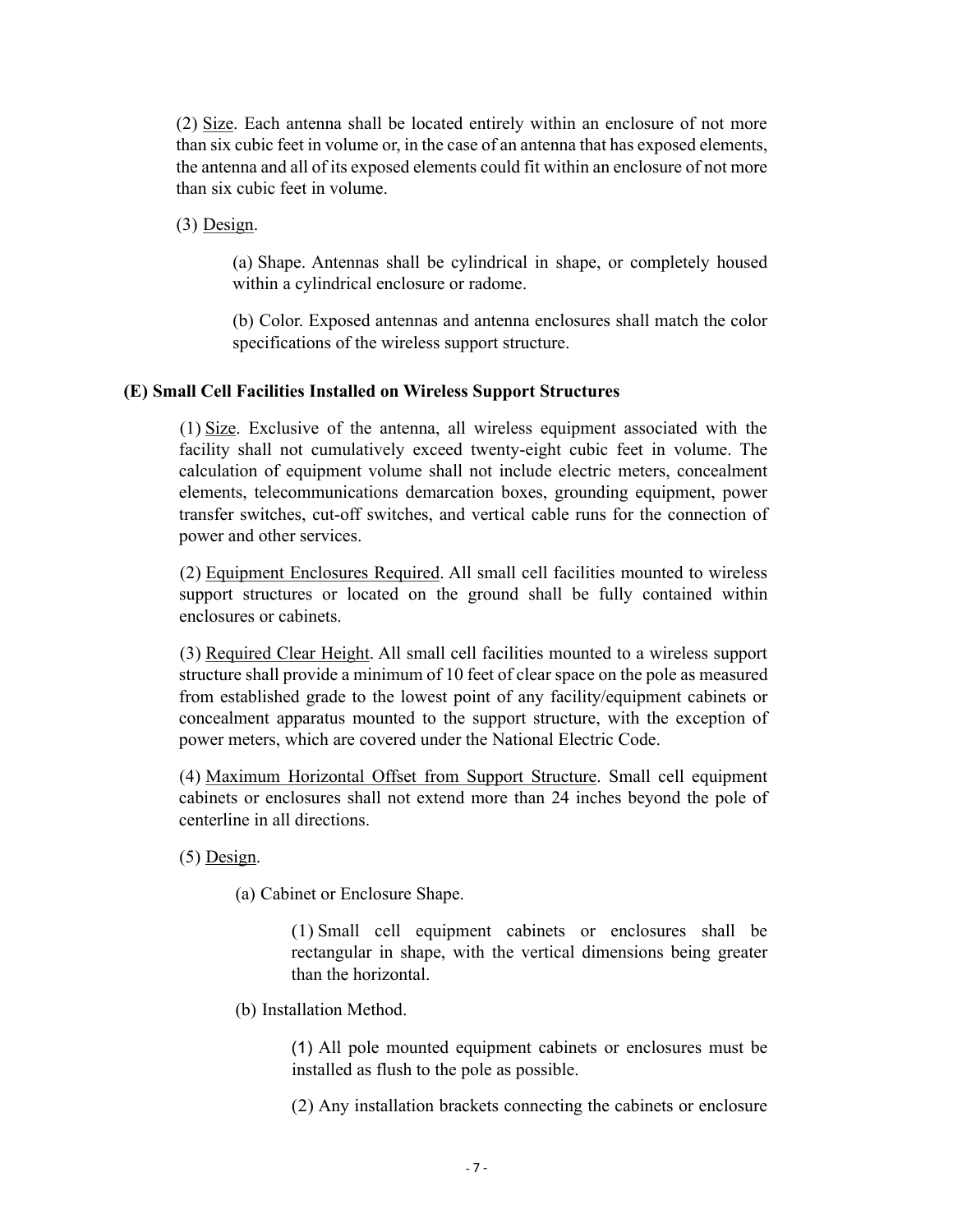to the pole shall not extend more than 2 inches from the pole, and shall include metal flaps (or wings) to fully conceal the gap between the cabinet and pole.

(c) Color. Cabinets or enclosures shall match the color specification of the wireless support structure.

# **(F) Ground Mounted Small Cell Facilities**

(1) Location.

(a) Required Setbacks.

(1) In no case shall ground mounted small cell facilities be located less than two (2) feet from the road-way/face of curb, sidewalk, or shared use path as measured to the nearest part of the cabinet or enclosure.

(2) Ground mounted small cell facilities and associated required screening shall be located a minimum of six feet from any permanent object or existing lawful encroachment into the ROW.

(2) Size. All small cell wireless equipment associated with the facility shall not cumulatively exceed twenty-eight (28) cubic feet in volume. The calculation of equipment volume shall not include electric meters, concealment elements, telecommunications demarcation boxes, grounding equipment, power transfer switches, cut-off switches, and vertical cable runs for the connection of power and other services.

(3) Maximum Permitted Height. The maximum height for ground mounted small cell facilities shall not exceed 2.5 feet as measured from established grade at the base of the facility.

(4) Equipment Enclosures Required. All ground mounted small cell facilities shall be fully contained within enclosures or cabinets.

(5) Design Requirements.

(a) Screening required. Evergreen plant material shall be used for screening and shall be planted and maintained to ensure that the equipment will be screened to its full height two years of planting without obstructing the view of motor traffic or pedestrians.

(b) Concrete Pad or Slab. In accordance with state and local standards approved by the Public Works Director.

(c) Breakaway Design. All objects placed within the clear zone shall feature breakaway design.

(d) Color. Ground mounted small cell facility cabinets and enclosures shall